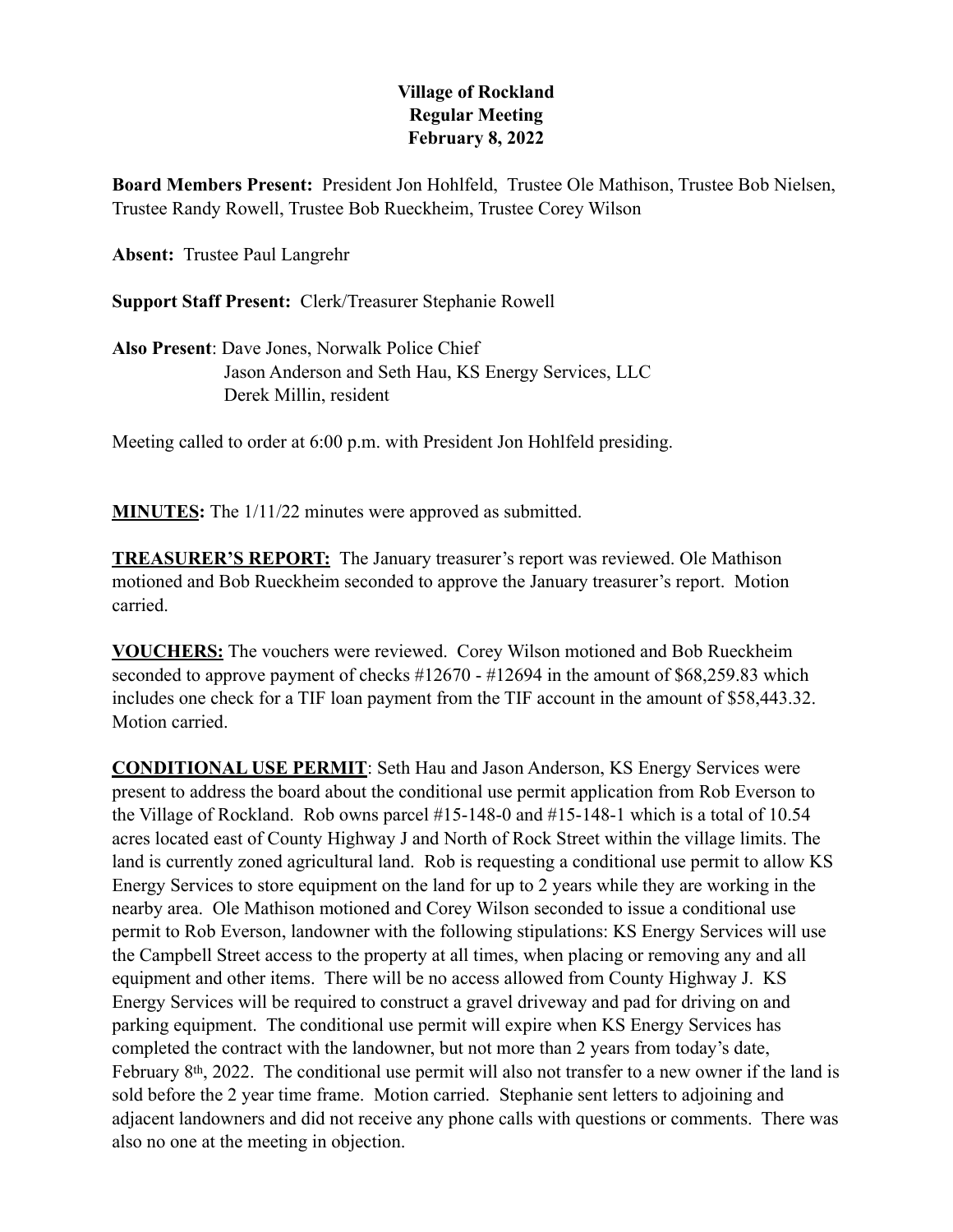**NORWALK POLICE CHIEF:** Dave Jones, Village of Norwalk Police Chief was present for informational purposes only. He answered questions and provided information/knowledge with regards to start up and maintaining a municipal police department.

**VILLAGE SIGN:** Discussion was held about purchasing a new sign for the area at the 4 way stop. Stephanie has contacted a few local sign companies and received some information. This is tabled until the next regular board meeting on March 8th.

**ADJOURNMENT**: Ole Mathison motioned and Bob Rueckheim seconded to adjourn. Meeting adjourned at 7:00 p.m.

Respectfully submitted,

Stephanie Rowell Village Clerk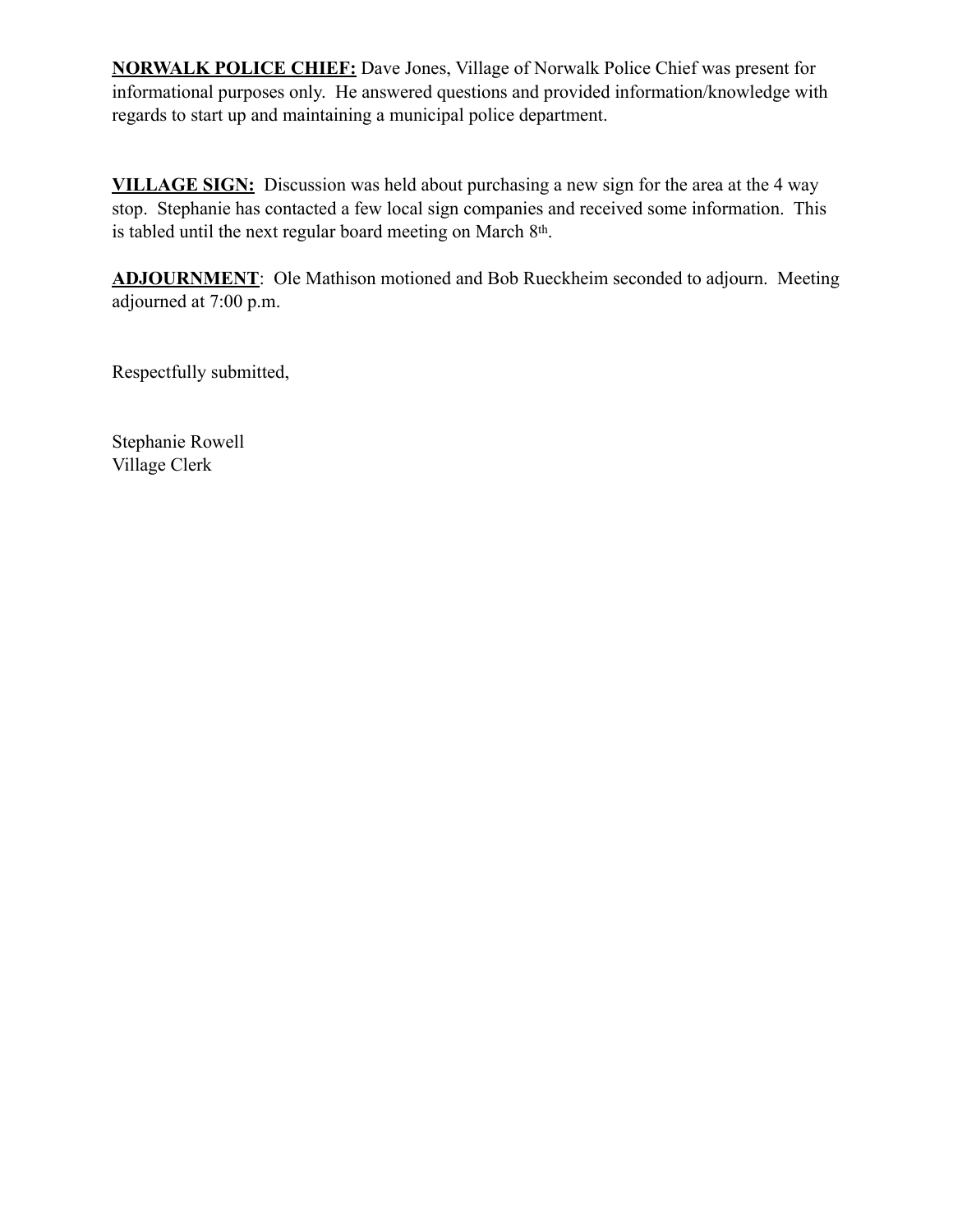## **Rockland Water & Sewer Utility Board Meeting Minutes February 8, 2022**

**Board Members Present:** President Jon Hohlfeld, Trustee Ole Mathison, Trustee Bob Nielsen, Trustee Randy Rowell, Trustee Bob Rueckheim, Trustee Corey Wilson

**Absent:** Trustee Paul Langrehr

**Support Staff Present:** Clerk/Treasurer Stephanie Rowell

**Also Present**: Tim Stockman, Davy Engineering Derek Millin, resident

Meeting called to order at 7:00 p.m. with President Jon Hohlfeld presiding.

**MINUTES:** The 2/8/2022 minutes were approved as submitted.

**TREASURER'S REPORT**: The January Treasurer's Report was reviewed. Bob Rueckheim motioned and Ole Mathison seconded to approve the reports as submitted. Motion carried.

**VOUCHERS**: The vouchers were reviewed. Corey Wilson motioned and Randy Rowell seconded to approve payment of checks #5058 - #5074 in the amount of \$29,042.62. Motion carried.

**DAVY ENGINEERING:** Tim Stockman, Davy Engineering was present to discuss going forward with the operations and needs review for our WWTP. This service would include evaluation of our sewer plant operation and design as well as assistance with obtaining grants and loans for needed projects/updates. We will start the process when the weather is nicer, projected time frame is March/April.

**ROCKLAND FLOORING**: Isaac indicated that the biosolids are at normal levels, however, the copper levels are higher than normal. He suggested that Rockland install sample taps on the water system. More discussion will be held at our next meeting.

**WATER RATE INCREASE**: It is recommended by the Public Service Commission that Rockland does a 3% water rate increase annually to help offset the need to do a full rate case